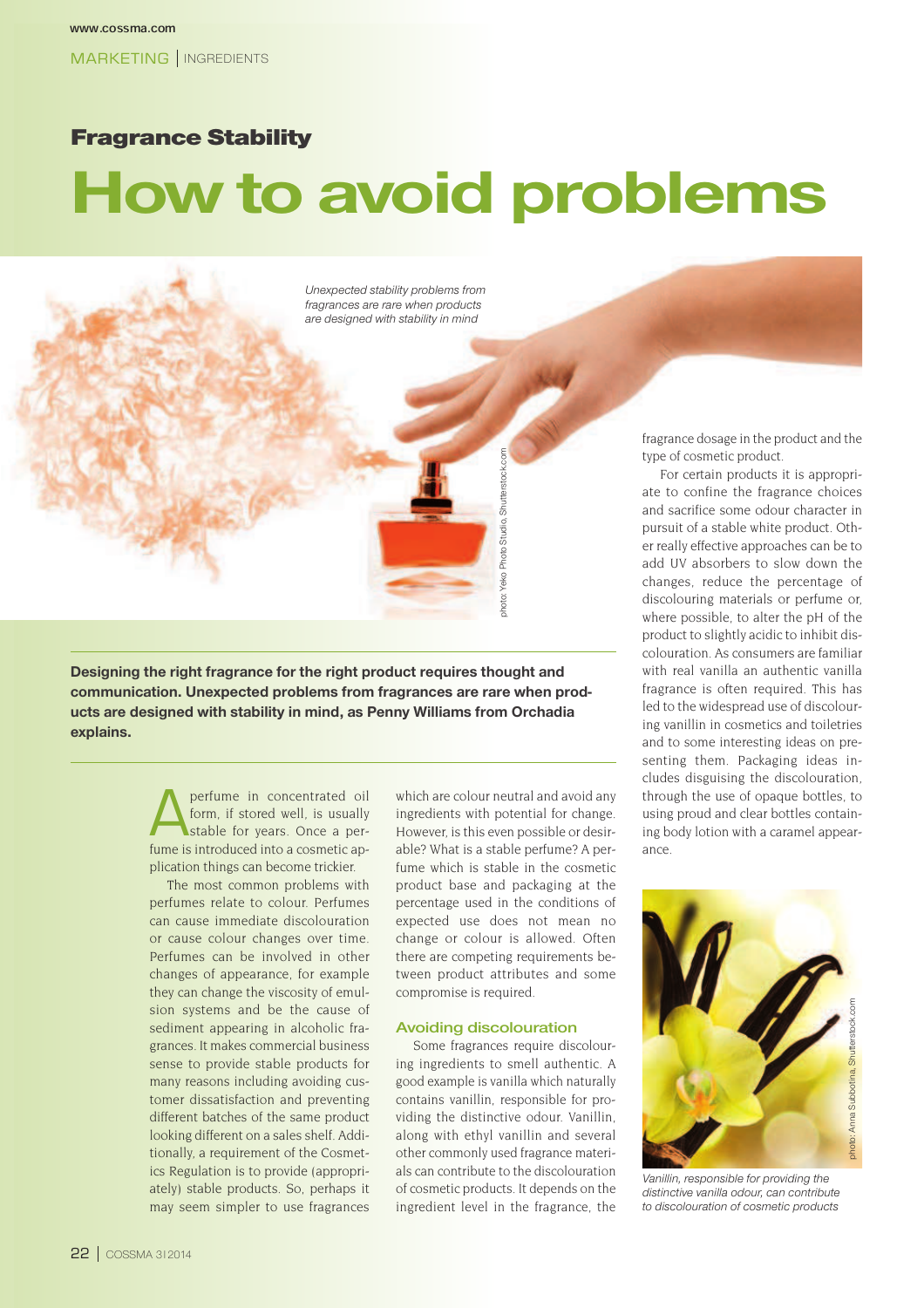#### **Top tips for stable perfumed products**

- $\blacksquare$  thinking about stability early thinking positioning, perfume. product and pack
- $\blacksquare$  using a fragrance designer who is a member of IFRA (the International Fragrance Association)
- $\blacksquare$  communicating with fragrance designers so they know the relevant product
- $\blacksquare$  fragrance should be designed for the base taking into account pH and other factors
- using appropriate protection such as anti-oxidants to inhibit oxidation and UV absorbers to restrict the effects of sun and shop lights on the product

#### **How to manage colouration**

For products with a high fragrance percentage, like fine fragrances, perfume may be the key contributor to colouring the product. Often concentrated perfume is pale yellow, but it can be much darker, depending on the ingredients used. Natural perfume ingredients can be dark in colour and also have batch to batch colour variability which may need to be carefully managed.

As with discolouration there are several ways of managing the effect of perfume oil colouration. Different approaches include: allowing the colour to be part of the product, giving preference to light coloured perfume oils, using colours in the final product to enable an acceptable product colour, and using opaque packaging to limit visibility if the colour is undesirable.

#### **What consumers expect**

There are shifts in consumer expectations about product appearance over time. In the past products tended to be darker and more variable. Market position plays a significant role too. D design led products, ingredient or fragrance led products and niche products show a different tolerance for colouration. This can be observed in the fine fragrance market: **Estée Lauder Youth Dew**, launched in 1952, is proudly dark in colour whilst **Paul Smith Women** launched 2000 is coloured pink. The pink colour must have been a perfume development challenge, impacting on the choice of ingredients. **Liz Earle's Botanical Essence** perfume launched 2012 is dark in colour due to the high natural content, but has been wrapped in an attractive opaque white bottle.

#### **Colour changes in perfume oils**

Perfume oils can become lighter or darker over time, though normally these changes are minimal and do not cause problems in use. Citrus oils in particular, and also blue chamomile, can bleach with age and contribute to a lighter colour. Reactions between fragrance materials can contribute to colour changes, usually resulting in a darker colour. A Schiff's base is a reaction product between aldehydes and methyl anthranilate, each product has a characteristic deep colour. Methyl anthranilate and hydroxycitronellal react to form Auranthiol, named after its deep golden colour. Auranthiol's odour is really useful for the authentic note of honeysuckle as well as being useful for other floral effects. Schiff's bases can be deliberately introduced into fragrances but they can also form over time, after fragrance production.

Trace metal contamination can contribute to unexpected and undesirable colour changes in perfume oils. The main cause of this is damaged metal drums where the lacquer lining has become compromised and perfume oil comes directly into contact with the metal. To determine the cause of an orange or red hue on a perfume oil, examining the drum is a good first step.